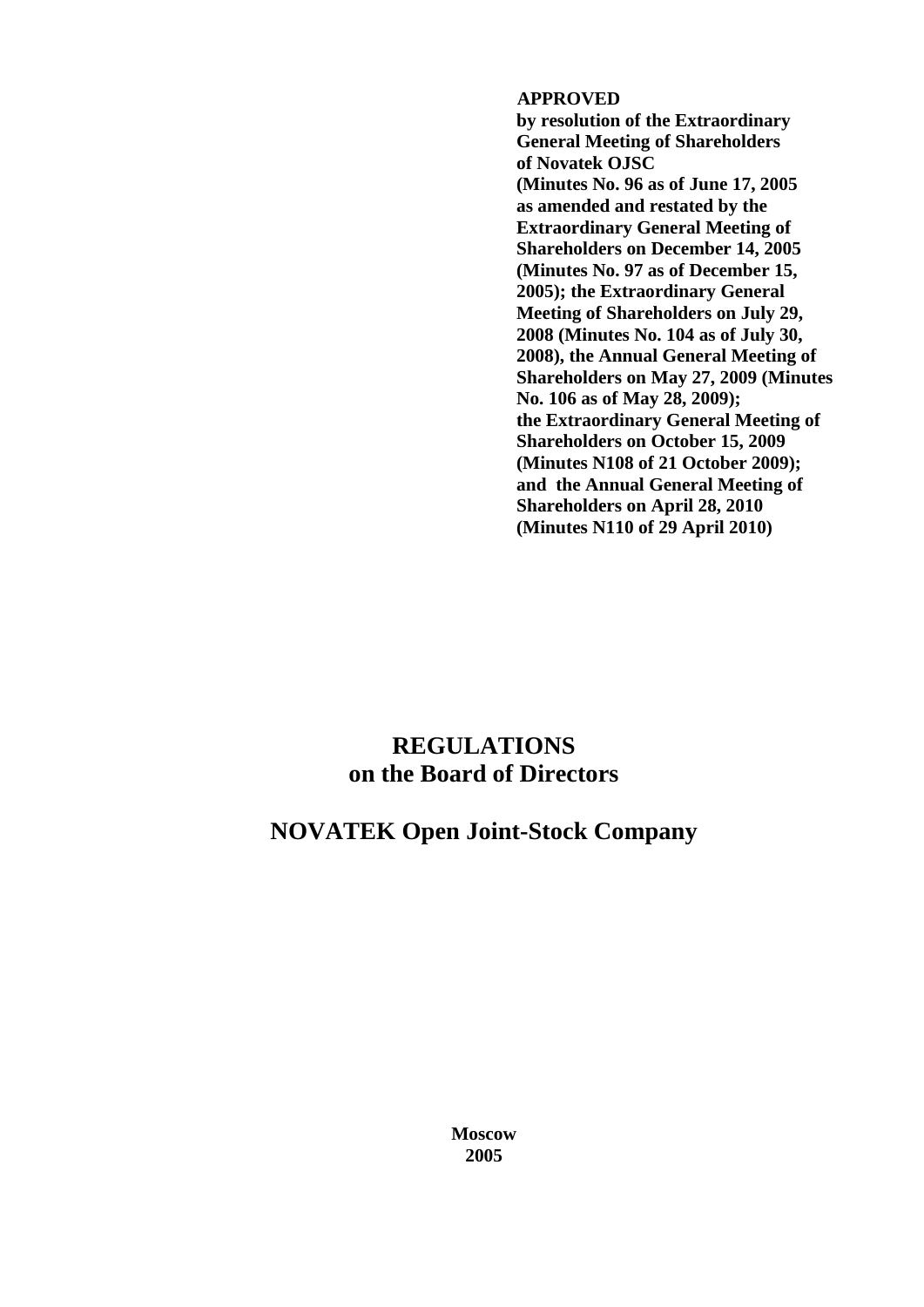## **1. General Provisions**

1.1. These Regulations on the Board of Directors (hereinafter referred to as the «**Regulations**») of NOVATEK Open Joint-Stock Company (hereinafter referred to as the **«Company»**) shall determine the procedure of forming the Company's Board of Directors (hereinafter referred to as the «**Board of Directors**»), the status, number of members, rights, obligations, the work organization procedures of the Board of Directors, liabilities and remuneration to members of the Board of Directors, its interaction with the Company's other management bodies and procedure of early termination of powers of its members.

1.2. In its activity the Board of Directors shall be governed by the Russian Federation laws, the Company's Articles of Association, these Regulations, and internal documents elaborated in compliance with the Russian Federation laws and the Code of Corporate Conduct, approved at a session of the Russian Federation Government on November 28, 2001 and recommended by the Federal Financial Market Service of the Russian Federation.

#### **2. Powers of the Board of Directors**

2.1. The Board of Directors shall be the Company's management body.

2.2. The Board of Directors shall generally manage the Company's activities, except for resolving the matters referred to the competence of the General Meeting of Shareholders, and supervise the activities of the Company's executive bodies.

2.3. The following matters shall be referred to the competence of the Company's Board of Directors:

1) Defining the Company's development strategy and priority lines of the Company's business;

2) Convening Annual and Extraordinary General Meetings of Shareholders, save the events provided for by Paragraph 8, Article 55 of the Federal Law «On Joint-Stock Companies»;

3) Approving agenda of the General Meeting of Shareholders;

4) Fixing the date of compiling the list of persons entitled to participate in the General Meeting of Shareholders and other matters referred to the competence of the Company's Board of Directors in accordance with the provisions of Chapter VII of the Federal Law «On Joint-Stock Companies» and related to preparation and conduct of the General Meeting of Shareholders;

5) place the Company's bonds and other issuable securities either convertible or nonconvertible into its shares in the cases provided for by the Federal Law «On Joint-Stock Companies»;

6) Increasing the Company's authorized capital via placement of additional shares within the number and category of authorized shares;

7) Introducing amendments to the Company's Articles of Association as a result of placement of the Company's shares, including amendments related to the increase of authorized capital;

8) Introducing amendments to the Company's Articles of Association due to establishment of new branches and representative offices or their liquidation;

9) Determination of price (monetary value) of assets, as well as the placement and repurchase price of the issued securities in the cases provided for by the Federal Law «On Joint-Stock Companies»;

10) Acquisition of shares, bonds or other securities placed by the Company in the cases provided for by the Federal Law «On Joint-Stock Companies»;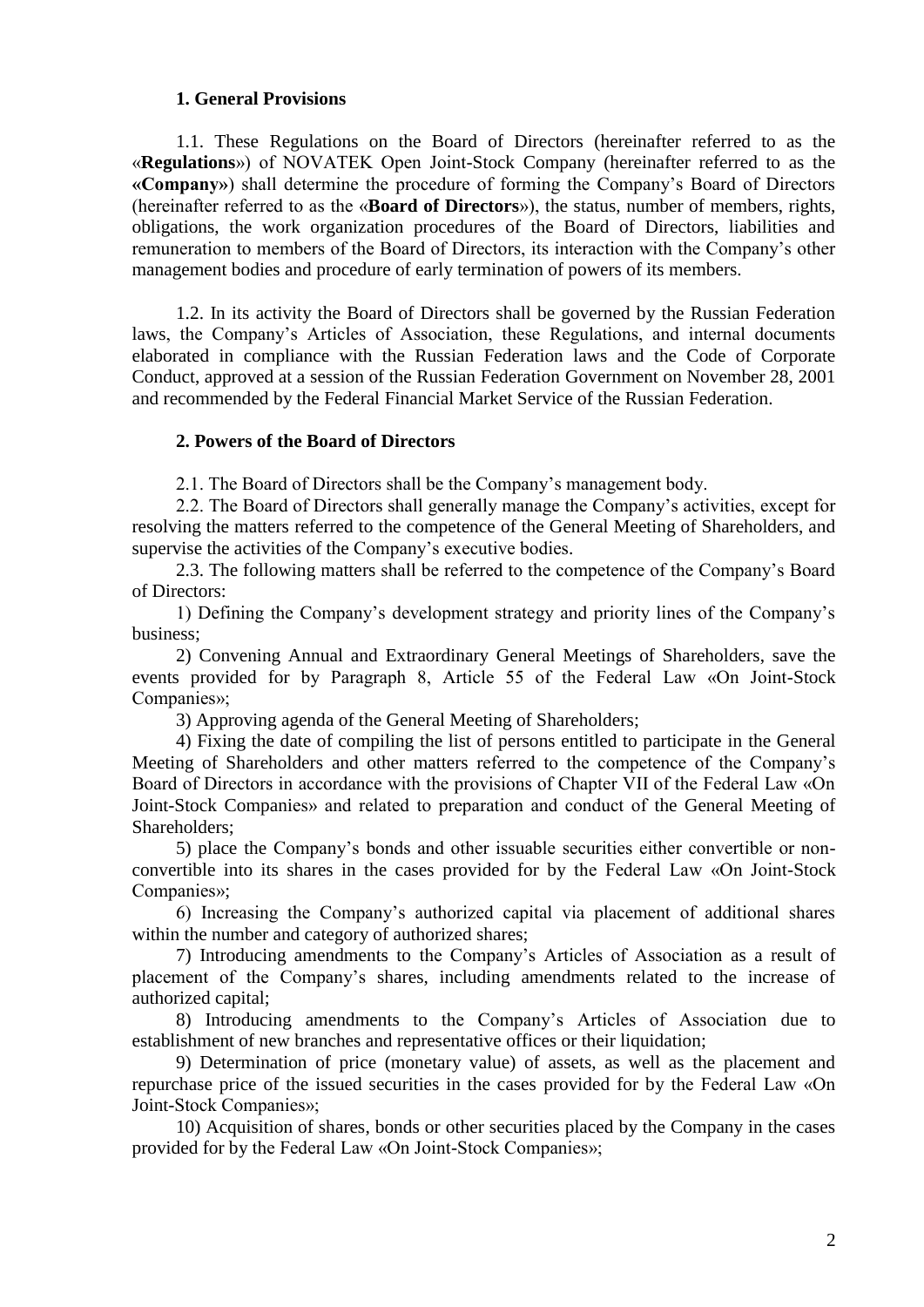11) Forming the Company's collegial executive body (Management Board), including determination (change) of its quantitative composition, election and early termination of powers of its members, save the election of chairman of the collegial executive body (Chairman of the Management Board);

*(the sub-clause wording approved by the Extraordinary General Meeting of Shareholders on 15 October 2009, Minutes N 108 of 21 October 2009)*

12) Recommendations on the amount of remuneration and compensations payable to the members of the Company's Revision Commission and determination of the size of remuneration payable for the Auditor's services;

13) Recommendations on the amount of dividend on the shares and its payment procedure;

14) Using the Company's Reserve Fund and other funds;

15) Approval of the Company's internal documents, save the internal documents, which shall be approved by the General Meeting of Shareholders in accordance with the Federal Law «On Joint-Stock Companies», and the Company's other internal documents, which approval is referred by the Articles of Association to the competence of the Company's executive bodies;

16) Establishment and liquidation of branches, opening and closing the Company's representative offices;

17) Approval of major transactions in the cases provided for by Chapter Х of the Federal Law «On Joint-Stock Companies»;

18) Approval of transactions provided for by Chapter ХI of the Federal Law «On Joint-Stock Companies»;

19) Approval of the Company's Registrar and the terms and conditions of the contract with such Registrar, renewal and termination of the Contract with it;

20) Approval of the Company's long-term and annual business plans, including investment projects approved under sub-paragraph 21 hereof;

21) Making decisions on new investment projects or expansion of the existing investment projects, including those considered upon approval of the Company's long-term and annual business plans, if the amount of investments exceeds 5 (Five) % of the Company's book value determined based on the Company's accounts as of the last accounts date;

22) Making decisions on acquisition or sale of the Company-owned shares (participation interests) in legal entities, their pledge or creation of any other encumbrances in relation to such shares (participation interests) or consummating any other transactions with such shares (participation interests);

23) Making decisions on acquisition, re-issuance of or refusal from licenses for the right to use subsurface mineral resources, including participation in tenders or auctions in accordance with the Subsoil Use Law;

24) Approval of transactions or several interrelated transactions on fund raising (including loans, credits, pledge or security) or direct or indirect acquisition, disposal or possibility of disposal by the Company of any assets, if the amount of such financing or the value of such assets comprise 5 (Five) and more per cent of the Company's assets book value determined based on the Company's accounting data as of the last accounts date, excluding transactions consummated in the ordinary course of business;

25) *The sub-clause is deleted by resolution of the Extraordinary General Meeting of Shareholders on 15 October 2009, Minutes № 108 of 21 October 2009;*

26) Making decisions on approval of documents pertaining to the issue of additional shares or other issuable securities, including decisions to issue shares or other issuable securities, prospectus for public offering of shares or other issuable securities and reports on results of issuing shares or the Company's other issuable securities;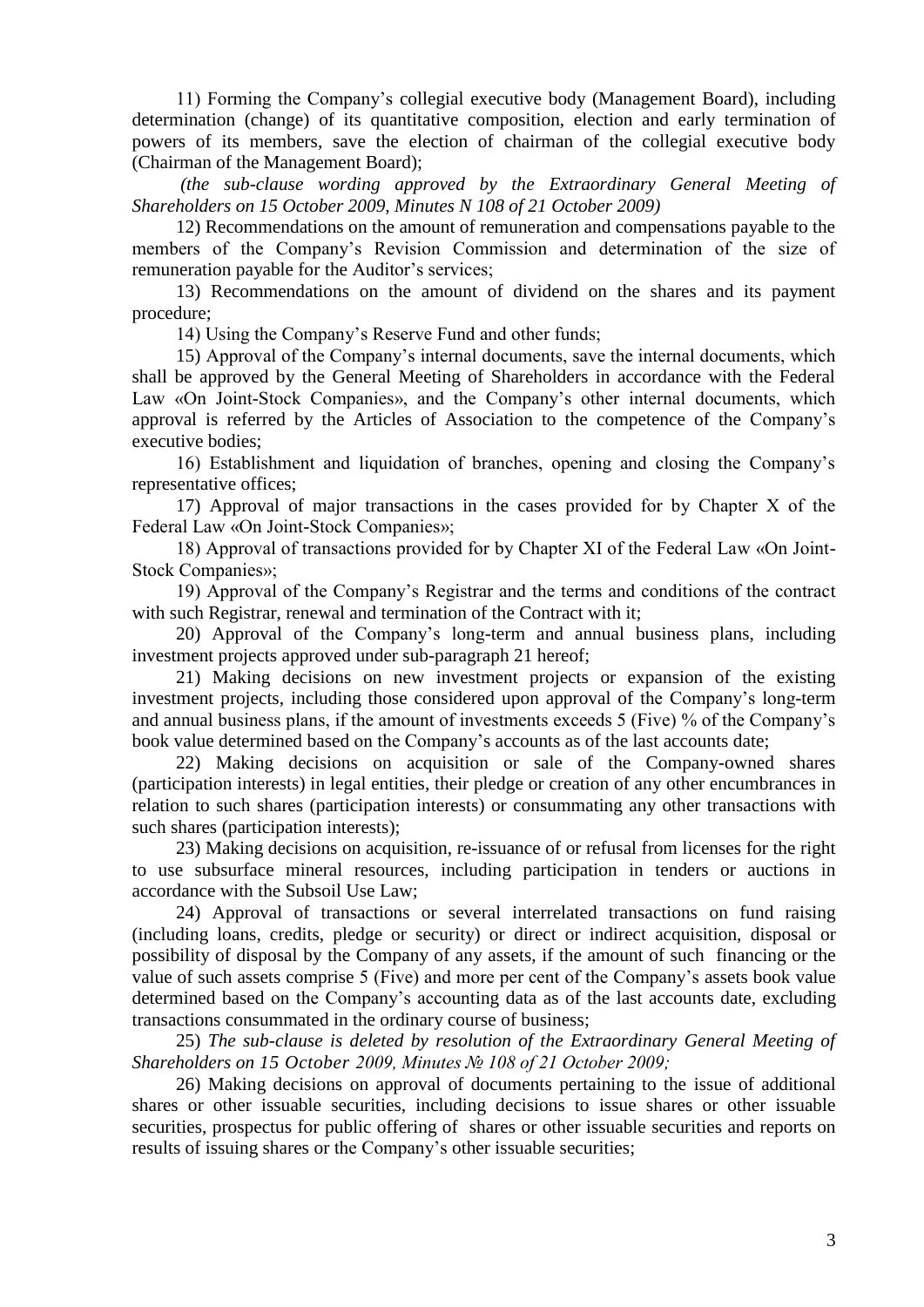27) Approval of a procedure for compiling, approval, adjustment and supervising implementation of the Company's and its subsidiaries' business plans, as well as capital investments made under such business plans;

28) Submission for approval by the general meeting of shareholders of any major transactions, the amount of which exceeds 25% - 50% of the Company's assets book value in the cases provided for by Chapter X of the Federal Law «On Joint-Stock Companies»;

29) Submitting the matters specified in sub-clauses 2, 6, 7, 13-18, 20, 21 of Clause 9.2 of the Company's Articles of Association for approval by the General Meeting of Shareholders.

*(the sub-clause wording approved by the Extraordinary General Meeting of Shareholders on 15 October 2009, Minutes N108 of 21 October 2009)*

30) Other issues provided for by the Federal Law «On Joint-Stock Companies» and the Company's Articles of Association.

The Board of Directors, as advised by the Chairman of the Management Board, shall be entitled to resolve other matters beyond its competence (save for the matters falling within the competence of the General Meeting of Shareholders), when the decisions may have a significant impact on the Company's business."

(*a new paragraph introduced by the Extraordinary General Meeting of Shareholders on 15 October 2009, Minutes N 108 of 21 October 2009)*

#### **3. Composition of the Board of Directors**

3.1. The General Meeting of Shareholders shall elect 9 members to the Company's Board of Directors. *(Amended by the Extraordinary General Meeting of Shareholders on July 29, 2008, Minutes No. 104 as of July 30, 2008)*

The General Meeting of Shareholders may change the number of members of the Board of Directors by amending the Company's Articles of Association and these Regulations.

3.2. The General Meeting of Shareholders shall elect members to the Board of Directors by cumulative voting as provided for by the Federal Law «On Joint-Stock Companies» and the Company's Articles of Association, for the period until the next Annual Meeting of Shareholders.

An individual (physical person) only may become a member of the Board of Directors.

3.3. Persons elected to the Board of Directors may be re-elected an unlimited number of times.

3.4. The Board of Directors shall be headed by its Chairman.

3.5. The members of the Company's collegial executive body may not comprise more than one-forth of the total number of members of the Board of Directors.

3.6. A person exercising the functions of the Company's sole executive body may not simultaneously be a Chairman of the Board of Directors.

3.7. The members of the Board of Directors may not simultaneously exercise functions of the members of the Company's Revision Commission and Counting Commission.

3.8. The members of the Board of Directors shall inform the Board of Directors, the Company's Revision Commission and the Company's Auditor of the following:

- their ownership of the Company's securities, as well as sale and (or) purchase of the Company's securities;

- legal entities, in which they own individually or jointly with their affiliated person (persons) 20 or more per cent of the voting shares;

- legal entities, in which they hold positions on the management bodies;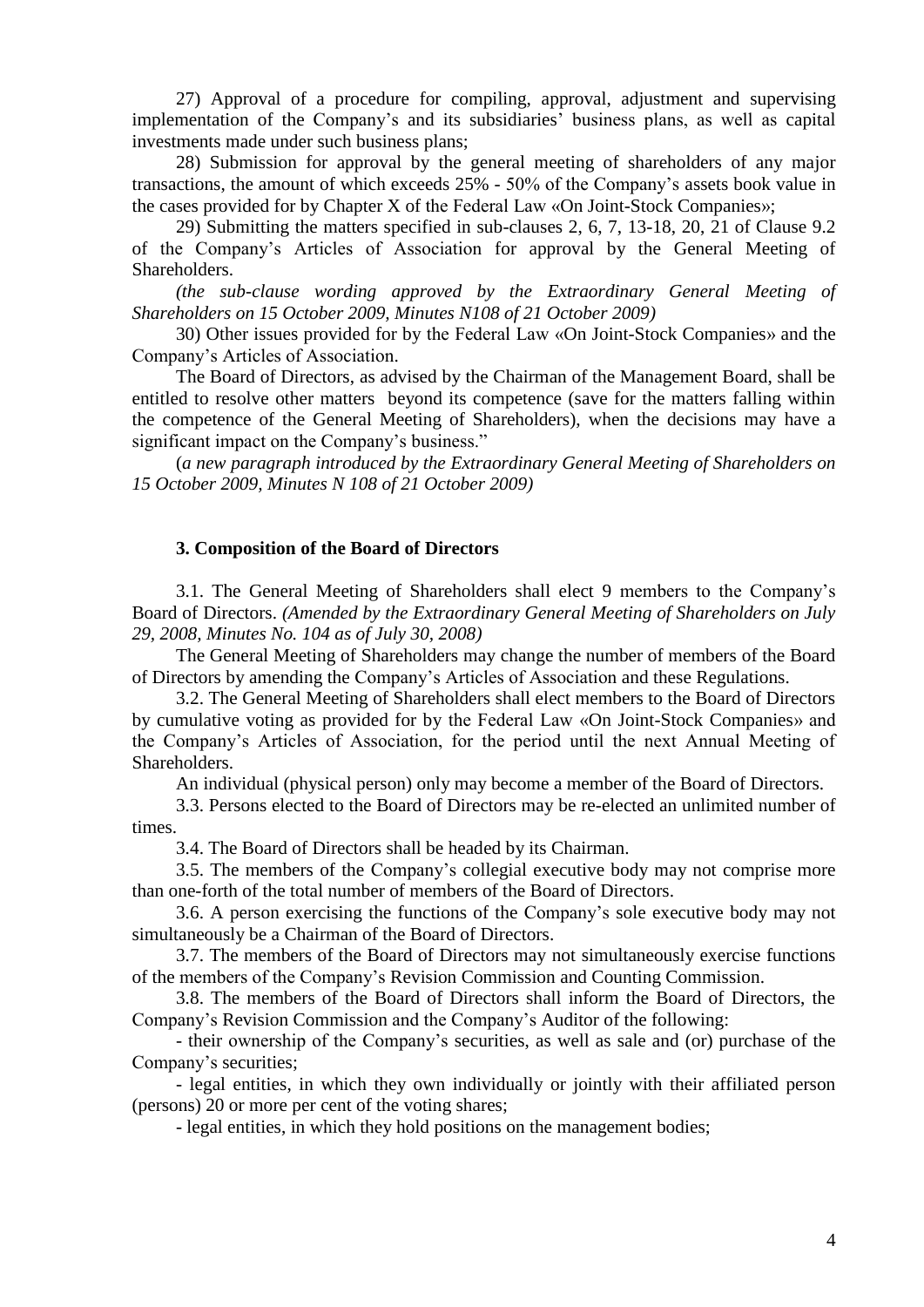- approved or expected transactions whereby they may be deemed to be interested parties.

3.9. Not less than one third of the total number of members of the Board of Directors shall be independent directors.

For the purposes of this provision, the 'independent directors' shall be the members of the Board of Directors meeting the current requirements of the Federal Financial Markets Service to independent directors.

## **4. Term of Powers of the Board of Directors**

4.1. The General Meeting of Shareholders shall elect the Board of Directors in accordance with the procedure provided for by the Federal Law «On Joint-Stock Companies» for the period until the next Annual General Meeting of Shareholders.

4.2. The elected Board of Directors shall take office and the current Board of Directors shall step down from office at the time of signing by the Counting Commission of the Minutes on voting results.

4.3. Should the new composition of the Board of Directors not be elected for a particular reason (i.e. all the candidates withdraw their nomination; less than a half of the members of the Board of Directors is elected; elections failed for the reason of not being in quorum for voting purposes, or for any other reasons), such event shall mean the extension of the term of office of the current Board of Directors unless the new members of the Board of Directors are elected (re-elected). In such case, the Company's Board of Directors may only resolve to convene the General Meeting of Shareholders with the sole item on the agenda being the election of the new Board of Directors.

Should the Annual General Meeting of Shareholders not be conducted within the timelines set by Paragraph 1, Article 47 of the Federal Law «On Joint-Stock Companies», the powers of the Board of Directors shall be terminated, save the powers to prepare, convene and conduct the Annual General Meeting of Shareholders.

4.4. In the event of early termination of powers of the members of the Board of Directors, the powers of the newly elected Board of Directors shall remain in effect unless the new members of the Board of Directors are elected (re-elected) at the next coming Annual General Meeting of Shareholders.

4.5. A member of the Board of Directors may at any time voluntarily retire from its responsibilities by giving a prior notice thereof in writing to the other members of the Board of Directors. In this case, the Board of Directors shall convene the General Meeting of Shareholders, which shall early terminate the powers of all the members of the Board of Directors and elect the new composition of the Board of Directors.

#### **5. Procedure and Timelines for Nomination to the Board of Directors**

5.1. The shareholders holding in aggregate not less 2 per cent of the voting shares as of the date of nomination may propose their nominees to the Board of Directors.

5.2. The Shareholders' proposals shall be submitted to the Company not less than 30 calendar days following the end of financial year.

5.3. The Board of Directors may, at its own discretion, include candidates in the list of nominees to the Board of Directors, in case the shareholders do not propose any nominees.

5.4. A number of candidates specified in the list of nominees to the Board of Directors may not exceed the number of members of the Board of Directors provided for by the Company's Articles of Association.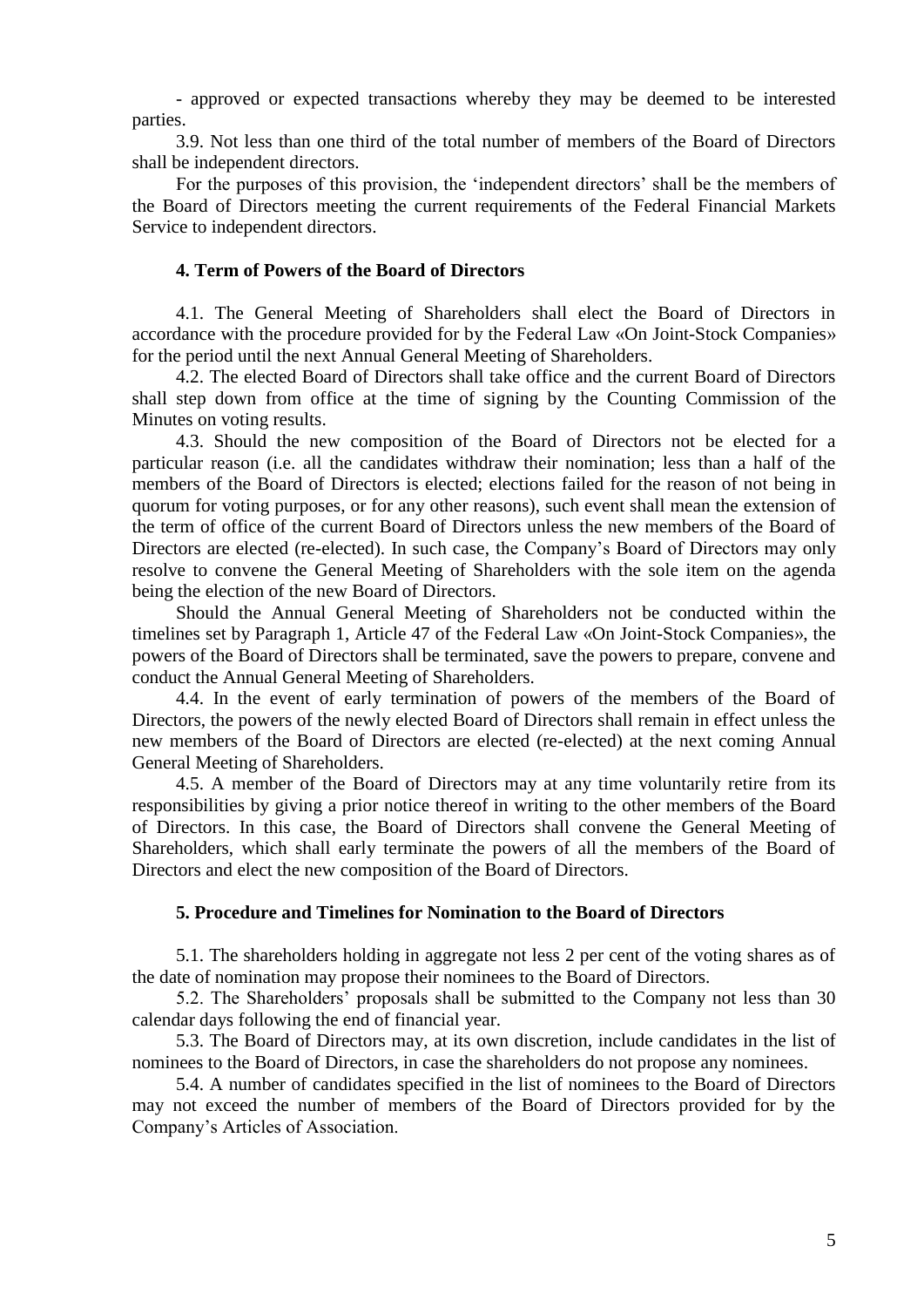5.5. The proposal on nomination of candidates shall be made in writing and contain the following:

- surname, name and patronymic of each proposed nominee, the date of its birth, and, if the nominee is the Company's shareholder, number and category of the shares it holds;

- name of the body to which the nominee is proposed;

- name of shareholders (shareholder) nominating the candidate, number and category of the shares they hold;

- education (institution, qualification);

- place of work and positions held by the nominee over the last 5 years, and positions held by the nominee on the management bodies of any other legal entities over the last 5 years;

- list of legal entities, in which the nominee holds shares, specifying the number of shares it holds, as well as its share in the authorized capital of such legal entities;

- list of persons affiliated with the nominee and reasons for such affiliation;

- information on affiliation with the Company;

5.6. The proposal on nomination of candidates shall be filed by: registered mail, international courier service or by servicing against signature to a person authorized to receive the Company's correspondence.

5.7. The proposal shall be signed by a shareholder or its authorized persons. If the proposal is signed by the authorized person, the Power of Attorney shall be enclosed.

5.8. The Board of Directors shall consider proposals and resolve to include candidates in the list of nominees for election to the Board of Directors or refuse from including such nominees no later than 5 days following the expiry of the term set by Paragraph 5.2 hereof.

5.9. A decision to refuse from including the proposed candidates in the list of nominees may be passed by the Board of Directors in the cases provided for by Article 53 of the Federal Law «On Joint-Stock Companies».

5.10. A motivated decision of the Board of Directors to refuse from including the proposed candidates in the list of nominees for election to the Board of Directors shall be forwarded to shareholders (shareholder) nominating the candidate no later than 3 days following the date on which such decision is made.

5.11. In the event of early termination of powers of all the members of the Board of Directors, the Board of Directors may only resolve to convene the General Meeting of Shareholders with the sole item on its agenda being the election of new composition of the Board of Directors.

Such resolution shall be passed by the Board of Directors within three business days following the date on which a decision is made to early terminate the powers of the Board of Directors.

The foregoing resolution of the Board of Directors shall set the timelines for nominating candidates to the new composition of the Board of Directors.

5.12. The nominees shall be proposed in accordance with the procedure provided for by the Articles of Association for nominating candidates to the Company's management and supervisory bodies for their election at the Annual General Meeting of Shareholders.

5.13. The shareholders entitled by the Company's Articles of Association to propose nominees to the Company's management and supervisory bodies at the Annual General Meeting of Shareholders may nominate candidates to the Board of Directors.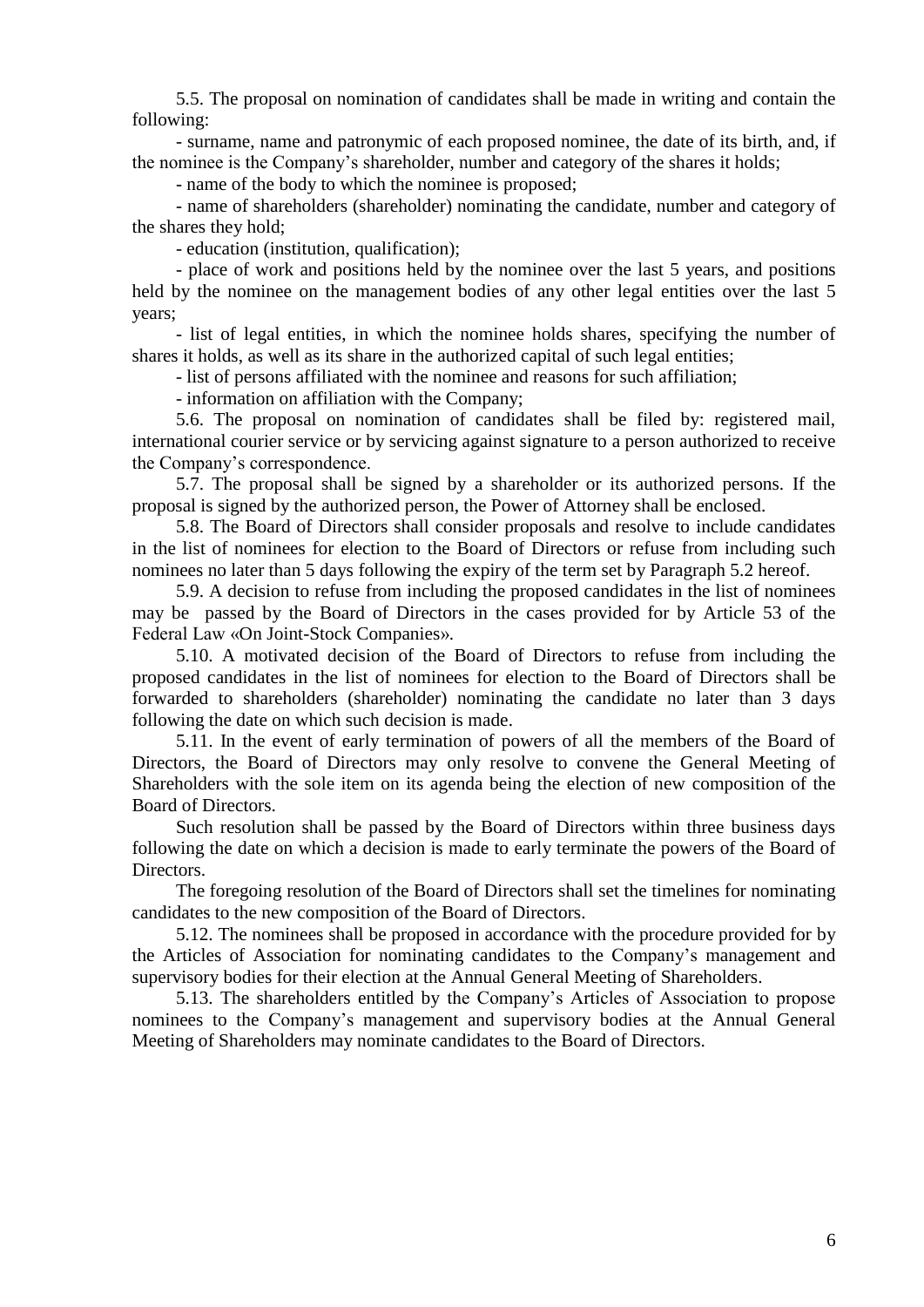## **6. Election of the Board of Directors**

6.1. The members of the Board of Directors shall be elected by cumulative voting.

Each voting share shall provide its holder with a number of votes equal to the number of members of the Board of Directors as provided for by the Company's Articles of Association. The Shareholders, at their discretion, may cast all their votes for one nominee or distribute them among the nominees.

6.2. The nominees to the Board of Directors may withdraw their nomination prior to or in the course of voting by filing a written application to the meeting's presidium. The nominees may not be withdrawn by other shareholders.

6.3. Should all the nominees withdraw their nomination, the elections to the Board of Directors shall be deemed null and void.

6.4. The nominees receiving the largest number of votes shall be deemed elected to the Board of Directors.

6.5. To elect members to the Board of Directors, the shareholders shall be provided with the information specified in Paragraph 5.5 hereof.

#### **7. Election of Chairman of the Board of Directors**

7.1. The Chairman of the Board of Directors shall be elected by and from among the members of the Board of Directors by a majority of votes of the total number of members of the Board of Directors at the first Board meeting following the Annual General Meeting of Shareholders.

7.2. The Board of Directors may at any time re-elect its Chairman by a majority of votes of the total number of the Board members.

7.3. The Chairman of the Board of Directors shall:

- arrange the Board of Directors' work by creating conditions for open expression of opinions by the members of the Board of Directors and open discussion of the agenda items;

- convene the meetings of the Board of Directors or organize absentee voting;

- preside at the meetings of the Board of Directors;

- organize taking and signing the Minutes of meetings;

- timely provide the members of the Board of Directors with the information required to work at the meetings and make decisions;

- organize the work on forming the committees of the Board of Directors, nominating members of the Board of Directors to the Committees and coordinate the committees' interaction between themselves and with the Company's other bodies and executive officers;

- preside at the General Meeting of Shareholders;

- organize preparation of annual report on assessment of the Board of Directors performance in order to include it in the Company's annual report.

7.4. In the absence of Chairman of the Board of Directors, its functions shall be performed by one of the members of the Board of Directors on resolution of the Board of Directors passed by a majority of votes of its members attending the meeting.

7.5. The members of the Board of Directors, on the proposal of its Chairman, shall appoint a Secretary responsible for taking the minutes of the Board of Directors meetings.

#### **8. Meetings of the Board of Directors**

8.1. The Chairman of the Board of Directors shall on its initiative convene the meetings of the Board of Directors as appropriate, but not less than once every two months.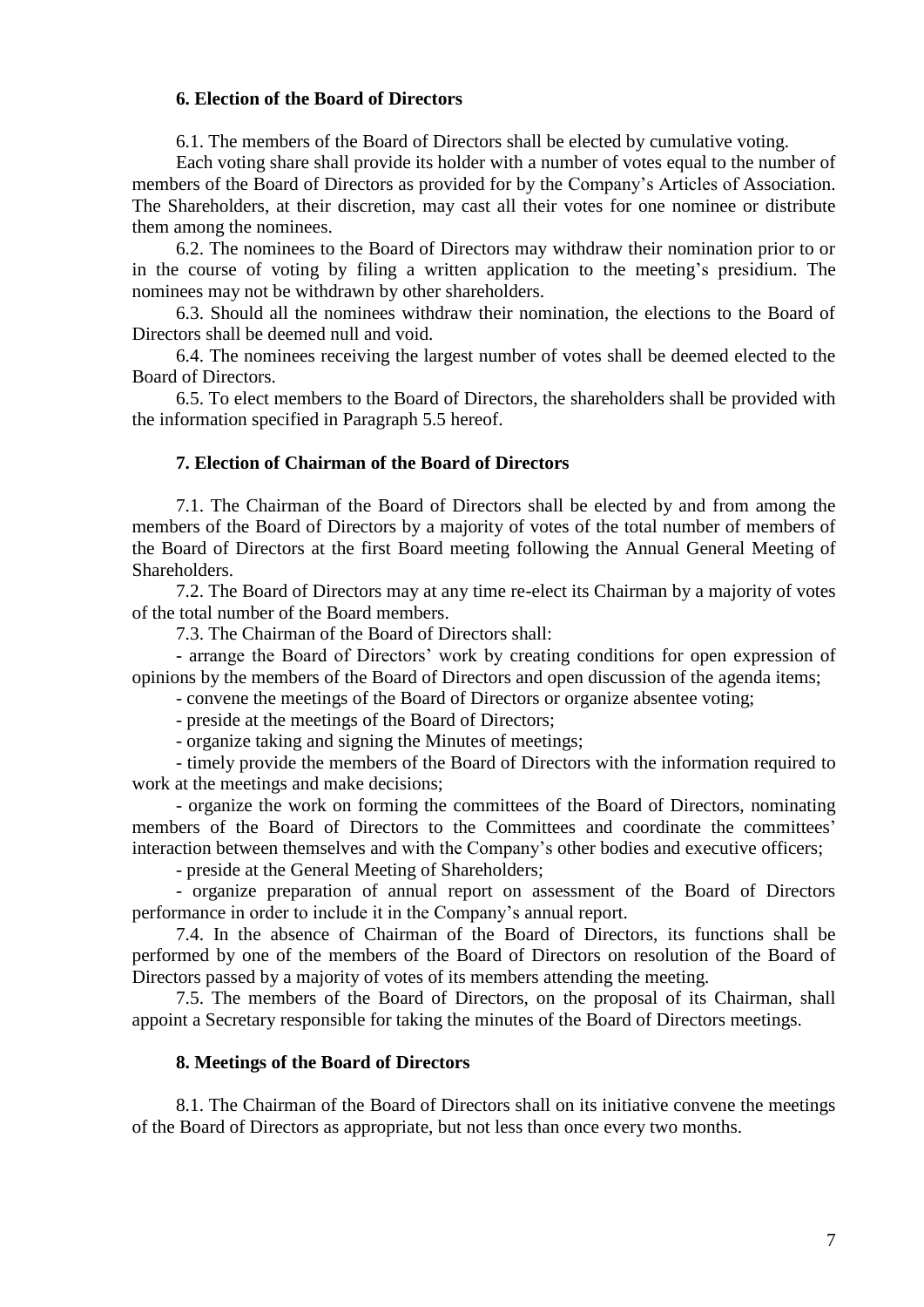8.2. At the time of making a decision to convene a meeting of the Board of Directors, its Chairman shall determine the following:

- date, time and venue of the meeting;

- agenda of the meeting;
- items put to vote;

- list of information (materials) for the meeting provided to members of the Board of Directors.

8.3. The meeting shall be considered to be in quorum if it is attended by not less than a half of the elected members of the Board of Directors. In determining the quorum and results of voting on the agenda items, a written opinion of the absent members of the Board of Directors shall be taken into account.

8.4. In making decisions at the meeting of the Board of Directors, each member of the Board of Directors shall have one vote.

The members of the Board of Directors shall not transfer their votes to other members of the Board of Directors.

8.5. The resolutions of the Board of Directors on the matters specified in sub-paragraphs 1, 5, 6, 9-11, 19, 21-29 of Paragraph 2.3 hereof shall be passed by the Board of Directors, if 8 (Eight) Directors cast their votes for such resolution. *(Amended by the Extraordinary General Meeting of Shareholders on July 29, 2008, Minutes No. 104 as of July 30, 2008)*

The resolutions on any other matters of the Meeting of the Board of Directors shall be passed by a simple majority of votes of the members of the Board of Directors attending the meeting, unless otherwise provided for by the Federal Law «On Joint-Stock Companies».

The resolution on election or re-election of Chairman of the Board of Directors shall be passed by a majority of votes of the total number of the elected members of the Board of Directors.

The resolution on entering into a related party transaction, in the cases provided for by the Company's Articles of Association, shall be passed by a majority of votes of the members of the Board of Directors disinterested in such transaction.

The resolution on the matter specified in Sub-clause 11 of Clause 2.3. in terms of determination (change) of the quantitative composition of the Management Board and election of its members shall be passed by the Board of Directors solely on request of the Chairman of the Management Board." *(A new paragraph introduced by the Extraordinary General Meeting of Shareholders on 15 October 2009, Minutes No. 108 as of 21 October 2009)*

8.6. The resolutions of the Board of Directors may be passed by absentee voting (inquiry of the Board members).

8.7. A resolution to conduct the meeting of the Board of Directors via inquiry of the Board members shall be passed by the Chairman of the Board of Directors or by initiators of the extraordinary meeting.

Such resolution shall approve the following:

- items put to the vote;

- list of information (materials) provided to members of the Board of Directors;

- date of delivering the voting ballots and other information (materials) to the members of the Board of Directors;

- end date for acceptance of the voting ballots (written opinions);

- addresses for acceptance of the voting ballots (written opinions).

8.8. The notification regarding the meeting of the Board of Directors shall be made in writing and delivered to each member of the Board of Directors by electronic means of communication (e-mail, fax) no later than 7 days prior to the date of the meeting of the Board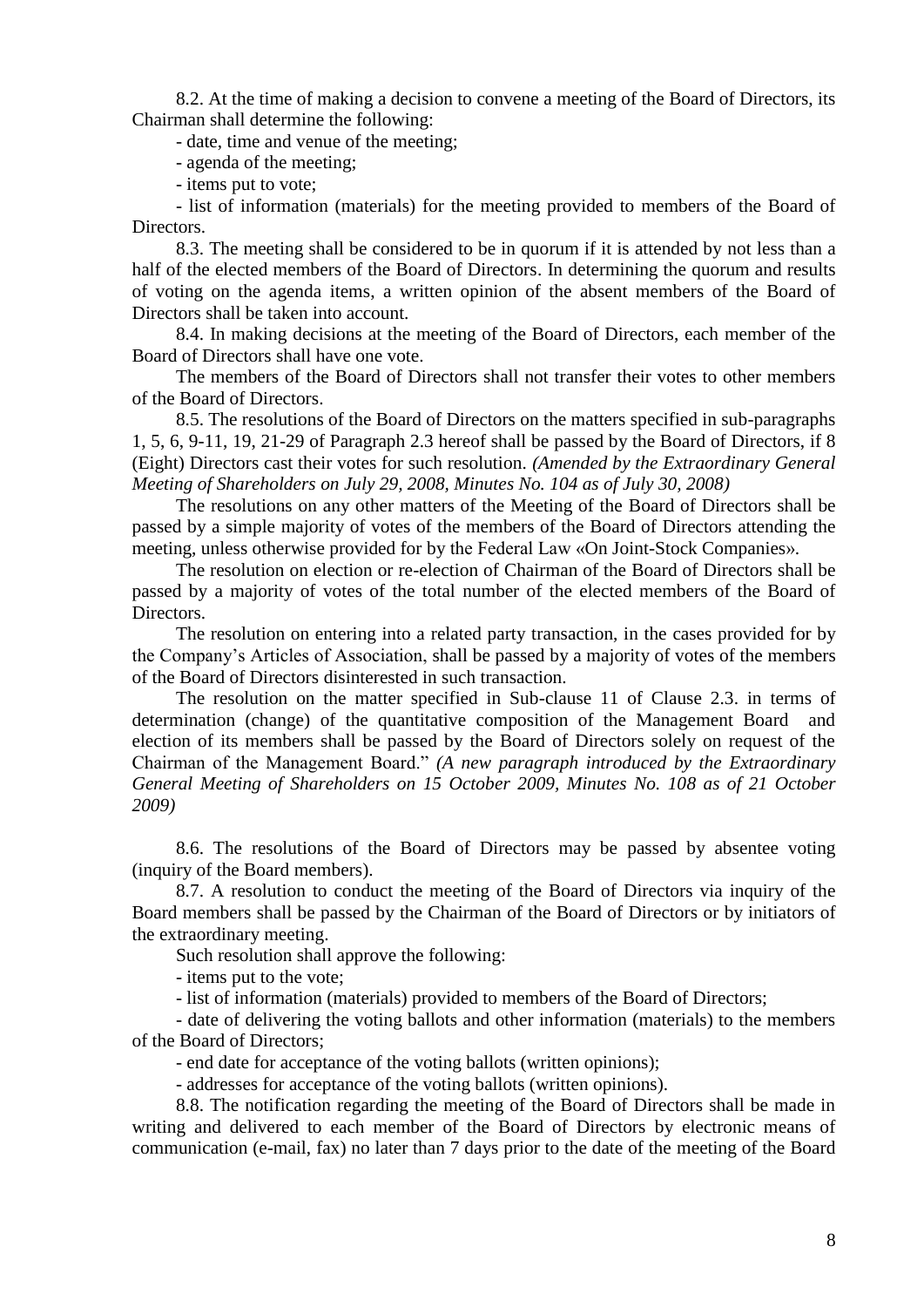of Directors, unless all the members of the Board of Directors approve a shorter term in writing. The first part of the notification shall contain the date, time and venue of the meeting of the Board of Directors and its agenda specifying in detail the items submitted for the meeting consideration, together with copies of the relevant documents to be approved by the meeting; the second part of the notification shall include: postal address for sending written opinions, end date for acceptance of written opinions, draft resolutions on each agenda item, variants of voting on each item, blank space for the written opinion of the Board member, signature stripe with a reminder to the Board member that such signature is mandatory.

*(The paragraph wording approved by the Extraordinary General Meeting of Shareholders on 15 October 2009, Minutes No. 108 as of 21 October 2009)*

A member of the Board of Directors may send its written opinion by registered mail, courier or fax.

The Board of Directors may not consider items not included into the notification regarding the meeting, nor shall they consider the items included therein but not provided with the enclosed copies of the documents to be considered in respect of such items, unless all the members of the Board of Directors unanimously resolve to consider such items at the meeting of the Board of Directors.

8.9. The members of the Board of Directors whose ballots (written opinions) were accepted not later than on the end date for acceptance of the voting ballots shall be deemed to have taken part in the voting.

8.10. As a result of absentee voting, the Secretary of the Board of Directors shall draw up the relevant Minutes, which shall be signed by the Chairman of the Board of Directors responsible for the minutes correctness.

8.11. The resolutions passed by the Board meeting conducted in the form of absentee voting, as well as the Minutes of absentee voting results, shall be sent to the members of the Board of Directors on their request in the manner provided for by Paragraph 8.8 hereof not later than 3 calendar days after signing the Minutes of the Board meeting.

8.12. The meeting of the Board of Directors may be convened on request of any of its members, the Revision Commission, the Company's executive bodies or the Company's Auditor.

8.13. Such request shall specify the following:

- initiator of the Meeting;

- draft resolutions on the agenda items; form of the meeting;
- reasons for including proposed items on the agenda;
- address for sending a response to the request.

The request shall be signed by the meeting initiator.

8.14. The request of the meeting initiators shall be served in writing via registered mail sent to the Company's address with a delivery confirmation or shall be filed to the Company's secretariat or via other convenient way (i.e. by mail, cable, or facsimile).

8.15. The Chairman of the Board of Directors shall convene the meeting of the Board of Directors within 7 business days following the request receipt.

8.16. In the event the Chairman unreasonably refuses or is unable to convene the meeting of the Board of Directors, such Meeting may be convened by any member of the Board of Directors.

8.17. The first meeting of the Board of Directors shall be conducted no later than 1 month following its formation.

8.18. The agenda of the first meeting shall contain the following items:

- election of Chairman of the Board of Directors.
- formation of the Committees.
- identification of independent members of the Board of Directors.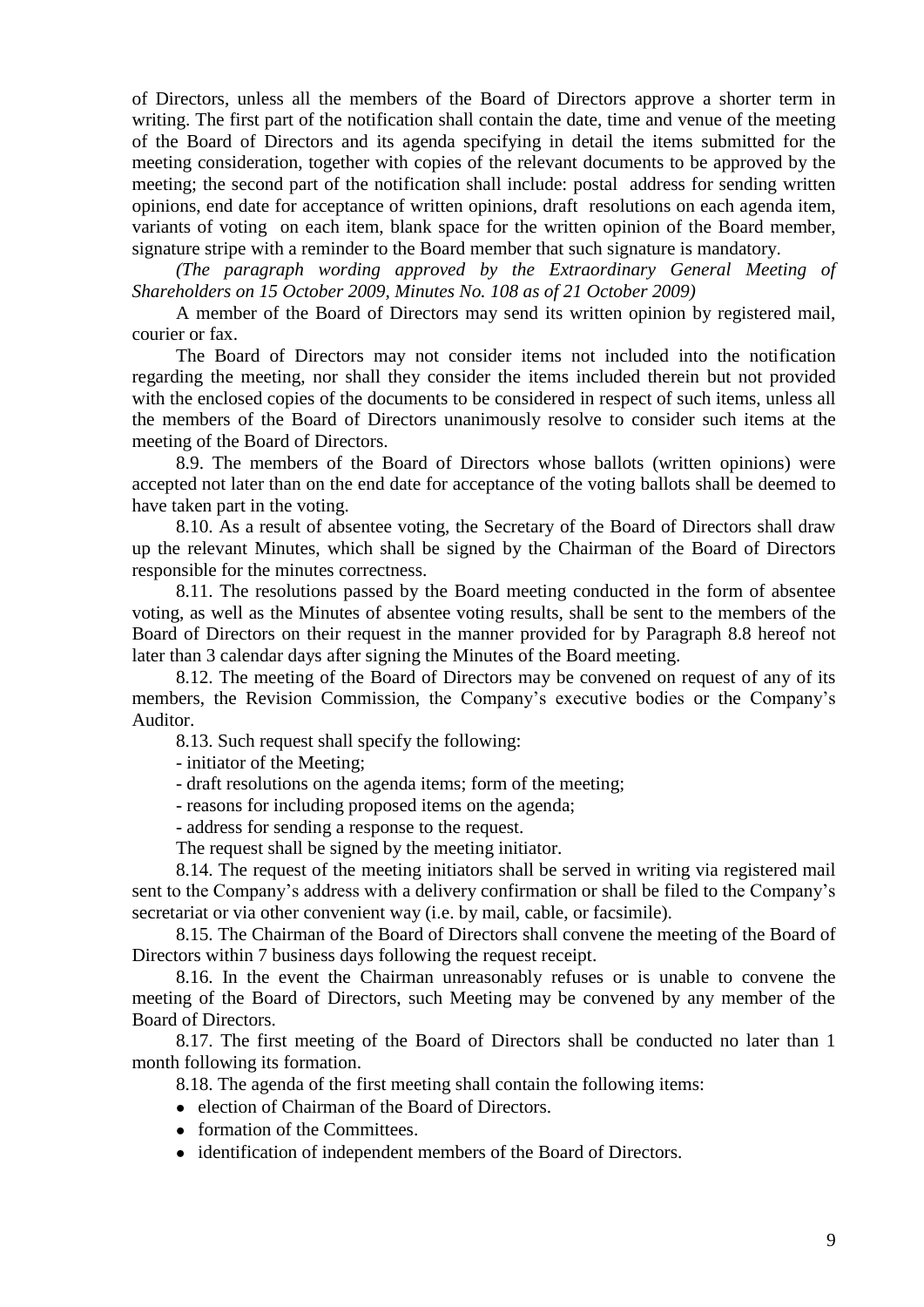## **9. Minutes of the Board of Directors meetings**

9.1. The Secretary shall take minutes at each meeting of the Board of Directors.

9.2. The minutes of the meeting shall be drawn up no later than 3 days following its date. The minutes shall contain the following:

- the Company's full corporate name and place of business;

- venue and time of the meeting;

- persons attending the meeting;

- absent members of the Board of Directors who presented their written opinions;

- agenda of the meeting;

- items put to vote and voting results;

- wording of resolutions passed by the Board of Directors on each agenda item.

The minutes of the meeting of the Board of Directors shall be signed by its Chairman who is responsible for the correctness of the minutes, and the by the Secretary of the Board of Directors.

9.3. Written opinions of the members of the Board of Directors shall be enclosed to the Minutes.

9.4. The Company shall provide the minutes of meetings on request of the Revision Commission and the Company's auditor, as well as provide copies of these documents to the shareholders (upon their request) for a fee not exceeding the cost of making such copies.

9.5. The Company shall keep the minutes of meetings of the Board of Directors at the location of its executive body.

## **10. Committees of the Board of Directors**

10.1. The Board of Directors may establish temporary or permanent committees for preliminary study and review of the most important matters within their competence to work out recommendations to the Company's executive body and perform controlling functions more efficiently.

10.2. The Board of Directors shall establish the following Committees:

#### **The Strategy and Investments Committee shall:**

work out recommendations to determine priority lines of the Company's business on a long-term basis, procure assessment of efficiency of the prospective investment projects and their impact on increasing the value of the Company's shares, analyze concepts, programs and plans of the Company's strategic development, prepare recommendations to the Board of Directors within its competence.

## **The Audit Committee shall:**

improve efficiency of control over the Company's financial and economic activities, analyze financial statements and external audit reports, prepare recommendations to the Board of Directors within its competence.

## **The Corporate Governance & Compensation Committee shall:**

elaborate the Company's corporate governance policies in compliance with the Code of Corporate Conduct recommended by the Federal Financial Market Service of the Russian Federation. The Committee shall act to the benefit of the Shareholders, improve efficiency of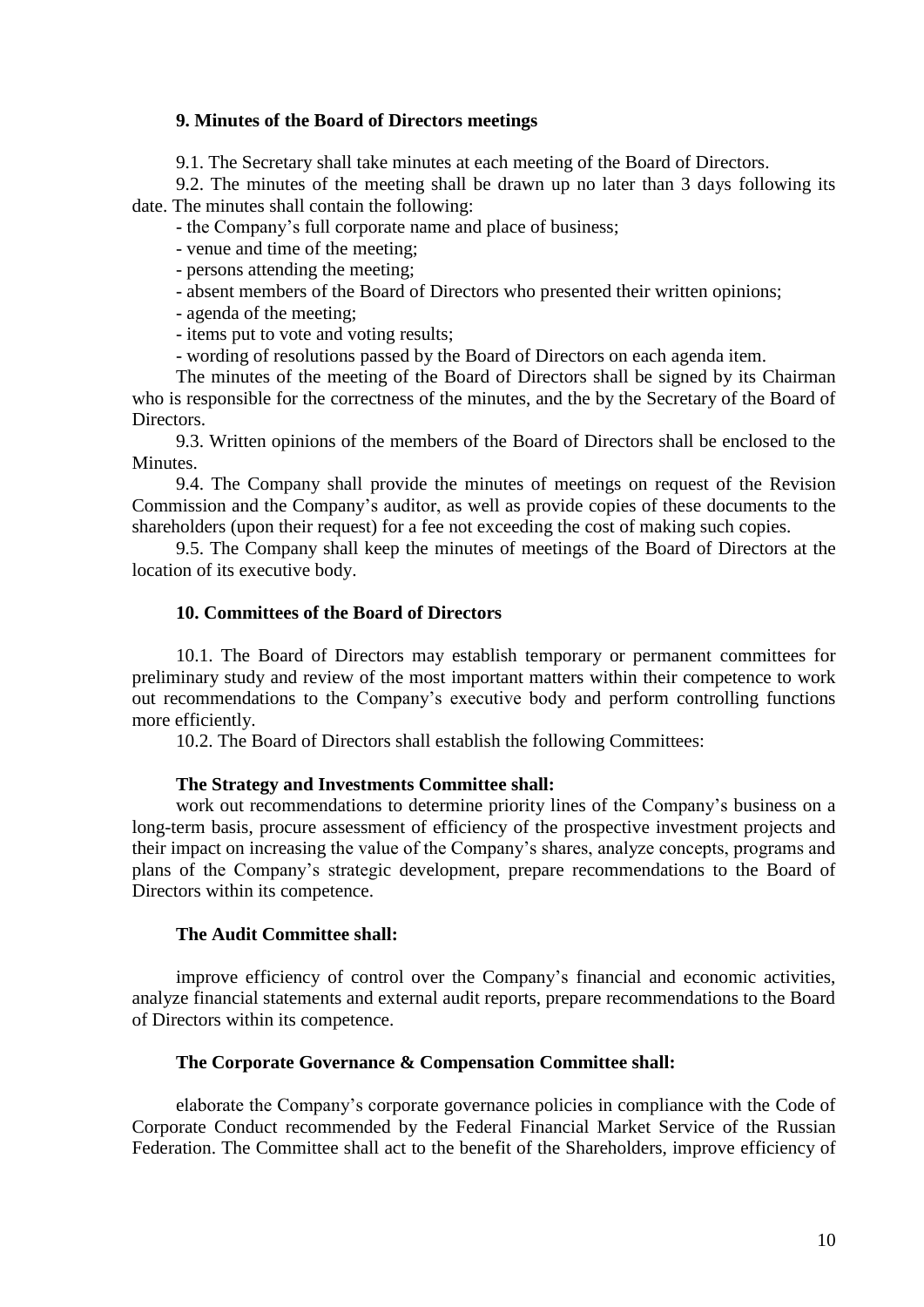the Company's business, increase its assets portfolio, profitability, investment appeal and capitalization, prepare recommendations to the Board of Directors within its competence.

10.3. The Committees may consist only of the members of the Board of Directors.

10.4. The members of the Board of Directors may not be represented on more than 3 Committees.

10.5. The experts and specialists may work for the Committees within the framework of the Committees' budgets approved by the Board of Directors.

10.6. The Committees' regular meetings shall be convened by the Committee's Chairman, while extraordinary meetings shall be convened on request of the Board of Directors and on initiative of the Chairman of the Company's Management Board.

10.7. The results of the matters consideration by the Committee shall be recorded in the minutes signed by the Committee's chairman or by the Committee's member presiding at the meeting and responsible for the minutes correctness.

10.8. Any proposals elaborated by the Committees shall be deemed recommendations that shall be submitted for consideration of the Board of Directors.

10. 9. The Company may establish other Committees in the course of its business activity.

10.10. The Committees shall carry out their activity pursuant to the Regulations approved by the Board of Directors.

#### **11. Observer on the Board of Directors**

11.1. The Board of Directors may include representatives of international financial organizations, such as: International Financial Corporation established by Articles of Agreement among its member countries, including the Russian Federation, and the European Bank of Reconstruction and Development established under the Agreement of Incorporation of the European Bank of Reconstruction and Development entered into by and between its member countries, including the Russian Federation.

Should the above international financial organizations be the Company's shareholders, they may jointly appoint one representative (hereinafter referred to as the «Observer») authorized in accordance herewith.

11.2. The Observer on the Board of Directors shall be entitled to timely and in advance receive notices of all the meetings of the Board of Directors, as well as receive copies of any materials circulated to the Board of Directors (including the minutes and draft minutes) subject to any effective confidentiality restrictions, attend the meetings of the Board of Directors and ask questions at the meetings of the Board of Directors.

11.3. The Observer on the Board of Directors shall have no other rights. Without prejudice to the generality of the foregoing, the Observer of the Board of Directors shall have no voting right, and its presence shall not be required to achieve a quorum.

11.4. The Company shall indemnify the Observer for any expenses arising out of its participation in the Meetings of the Board of Directors.

## **12. Obligations and Liabilities of the Members of the Board of Directors**

12.1. In exercising their rights and fulfilling their obligations the members of the Board of Directors shall:

- Act reasonably and in good faith to the benefit of the Company and take reasonable and prudent decisions based on the available information thoroughly studied;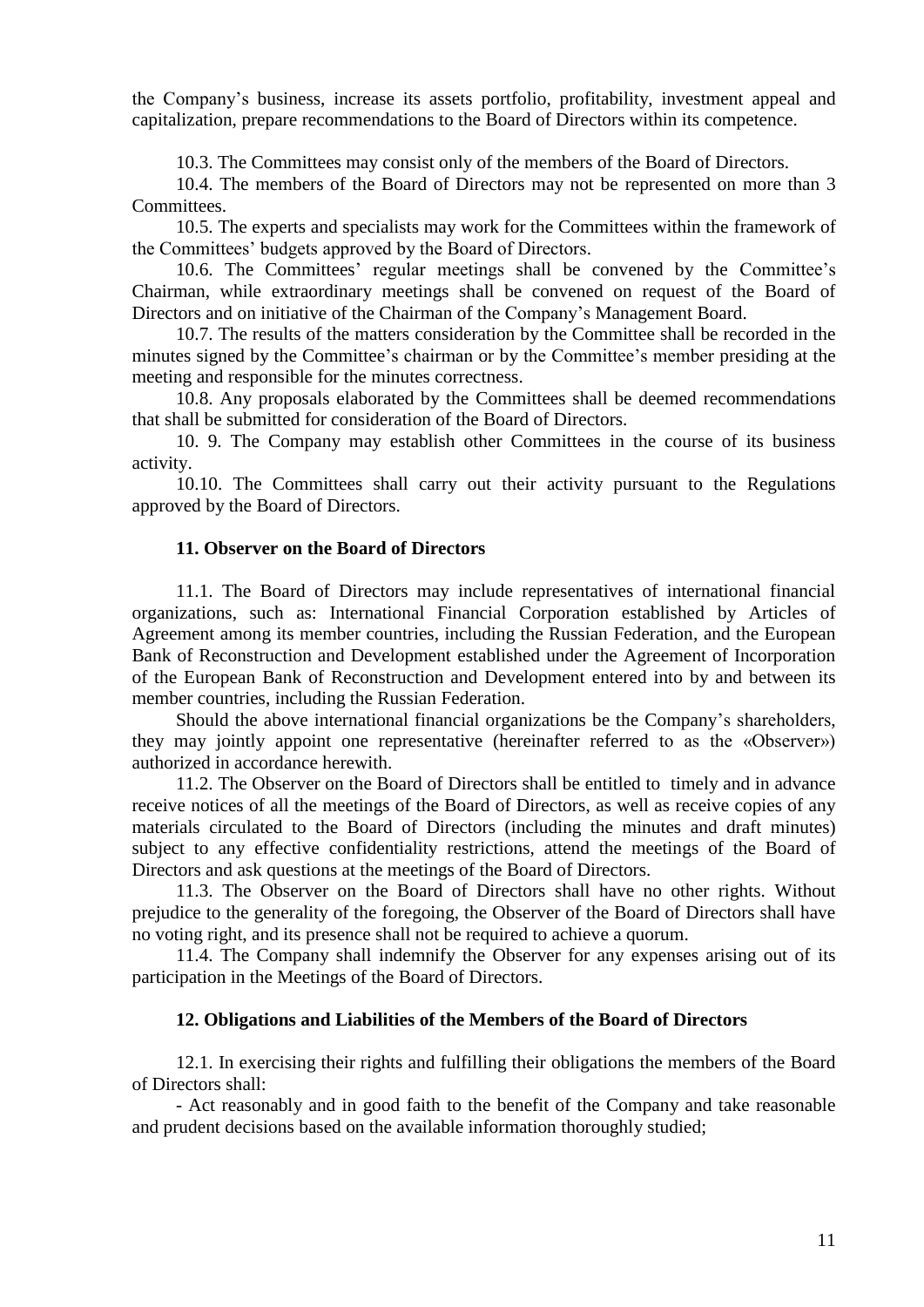- Participate in the meetings and work of the Committees to which they have been elected;

- Give prior notices to the Board of Directors regarding their inability to attend the meeting;

12.2. Comply with the following regulations and requirements concerning the conflict of interests:

- immediately inform the Chairman of the Board of Directors in writing of any personal, commercial or other interest (direct or indirect) in any transactions, agreements or projects related to the Company, including any intentions to consummate transactions with the Company's or its subsidiaries' (associated companies) securities and disclose information on any transactions it consummates in the prescribed manner.

- disclose no confidential, insider or any other non-public information which became known to the members of the Board of Directors in connection with performance of their relevant duties and use it to their own benefit or to the benefit of any third parties, both during the period of acting in the capacity as members the Board of Directors and within 3 years after finishing their work in the Company.

- comply with any regulations or procedures provided for by the Company's internal documents and related to the Company's security system and confidential information integrity.

12.3. Timely provide the Board of Directors with complete and accurate information regarding the Company's business and financial standing.

12.4. The independent directors shall refrain from any actions, which may result in the loss of their independence. Should the change of circumstances cause the loss of independence by a director, such director shall within 3 days inform the Board of Directors thereof in writing.

12.5. The members of the Board of Directors shall be liable to the Company for any losses caused to the Company through their faulty actions (or omission), unless other basis and scope of liability are established by the Federal Laws.

The members of the Board of Directors voting against the resolution, which entailed losses to the Company or abstained from voting shall be released from liability.

12.6. In determining the basis and scope of liability, the members of the Board of Directors shall take into account the general business practices and other relevant circumstances.

12.7. Should several members of the Board of Directors be liable in accordance with Paragraph 12.5 of this Article, they shall be jointly liable to the Company.

12.8. Should the Company's insolvency (bankruptcy) be caused by the persons who are authorized to give instructions mandatory to the Company or may otherwise determine its activities, such persons shall bear secondary liability for obligations of the Company in the event of insufficiency of the Company's assets.

12.9. The Company's insolvency shall be deemed to have been caused by the persons who are entitled to give instructions mandatory for the Company or may otherwise influence its activities only, if in exercising their right to give mandatory instructions or influence the Company's activities, such persons had advance knowledge that such actions would result in the Company's insolvency.

12.10. The Company shall procure liability insurance for the members of the Board of Directors, guarantee limitation of their liability and indemnify them for the losses suffered in the course of discharging their duties as members of the Board of Directors. *(A new paragraph introduced by the Extraordinary General Meeting of Shareholders on December 14, 2005, Minutes No. 97 as of December 15, 2005)*